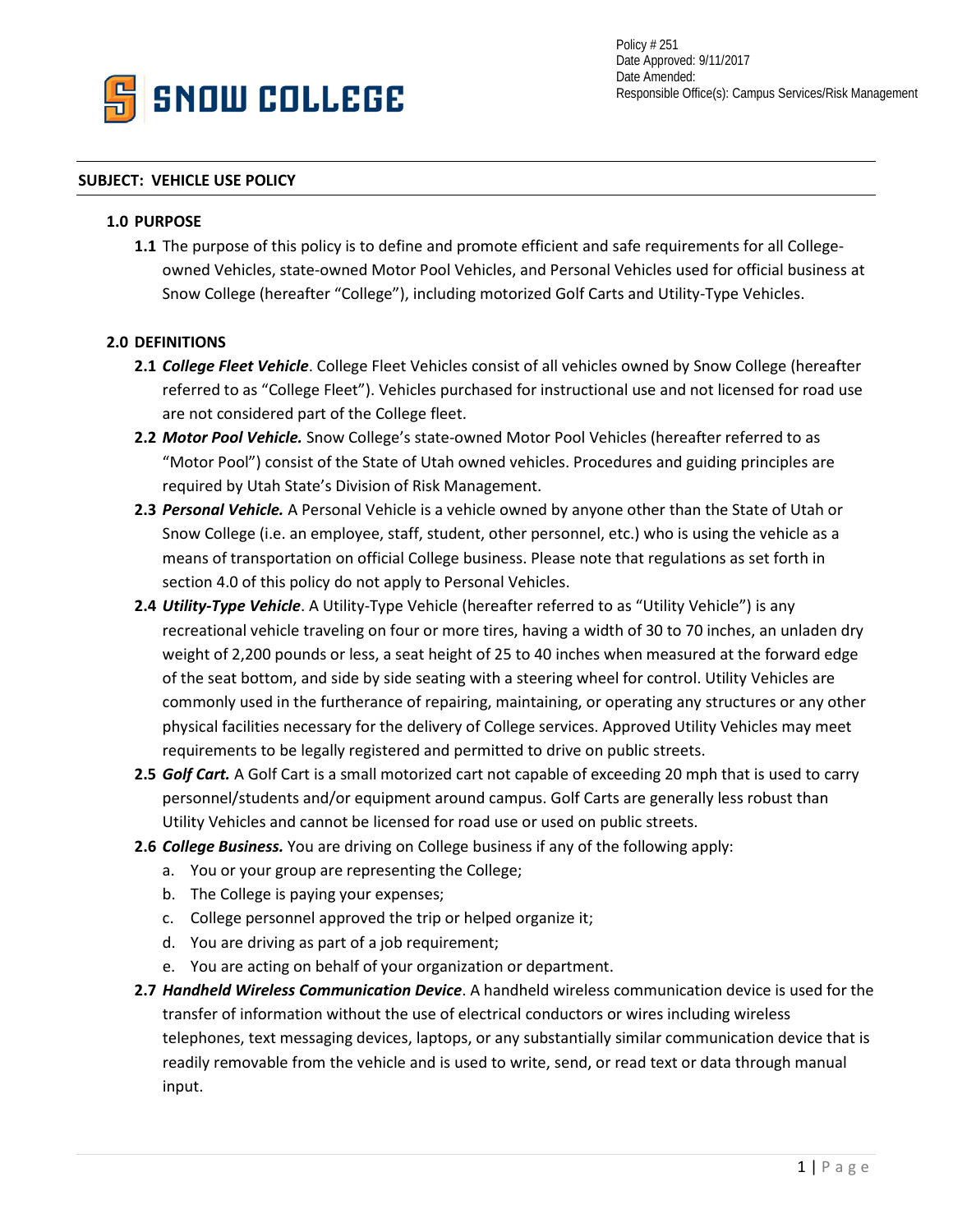Subject: Vehicle Use Policy Policy # Date Approved: Date Amended: 9-11-2017 Responsible Office(s): Campus Services/Risk Management

## **3.0 ALL VEHICLES**

- **3.1** Only vehicles used for College purposes may be driven or parked on College walkways, fire lanes, or landscape areas unless prior permission is given by Campus Services.
- **3.2** All employees or College students driving for College business must complete the Defensive Driver Training provided by State Risk Management and be approved and certified by Campus Services. Defensive Driver Training must be completed *prior* to the operation of any vehicle for use on official College business. Training must be completed every two (2) years.
- **3.3** All operators shall carry a valid and current state-issued driver's license and meet all applicable eligibility requirements as set forth by the College and/or State Risk Management, as well as obey all federal and state motor vehicle rules and regulations while using the vehicle. Such requirements include but are not limited to the following:
	- a. Vehicles are to be operated in a safe and responsible manner at all times.
	- b. Operating a vehicle under the influence of alcohol and/or drugs is prohibited. If taking prescribed medication that causes drowsiness, or if the driver is impaired in any way, the driver may not operate the vehicle.
	- c. All operators and passengers in vehicles shall wear seat belt restraints at all times while in a moving vehicle.
	- d. The use of handheld wireless communication devices while driving is prohibited, which includes texting, instant messaging, emailing, etc. Exclusions to this requirement include usage during a medical emergency, reporting a safety hazard, reporting criminal activity, law enforcement personnel or emergency service personnel acting within the course and scope of their duties, hands-free or voice operated technology, and/or systems that are physically or electronically integrated into the motor vehicle. See Utah Administrative Code 41-6a-1716. **A GPS unit, whether fixed or portable, may be used if the address is entered before driving, the device is mounted (not held in a hand or lap), and the driver does not interact with the GPS unit while driving. If interaction is necessary, the driver must have a passenger enter data or pull off the road to enter data.**
- **3.4** All vehicles being driven on College property, with the exception of parking lots, must have prior approval from the appropriate Director of Campus Services. The intent is to keep pedestrian walkways safe and to protect common area property.
- **3.5** Any citation given for violation of traffic rules and/or regulations shall be the sole responsibility of the operator.
- **3.6** Operators are required to abide by any additional procedures adopted to implement this Policy as well as such rules and guidelines as promulgated by Snow College Risk Management.

# **4.0 COLLEGE FLEET AND MOTOR POOL VEHICLES**

In addition to the above requirements, the below stipulations also apply to the use of College Fleet and Motor Pool Vehicles.

**4.1** All operators of College Fleet or Motor Pool Vehicles shall be employees, students, or officially approved volunteers of Snow College.